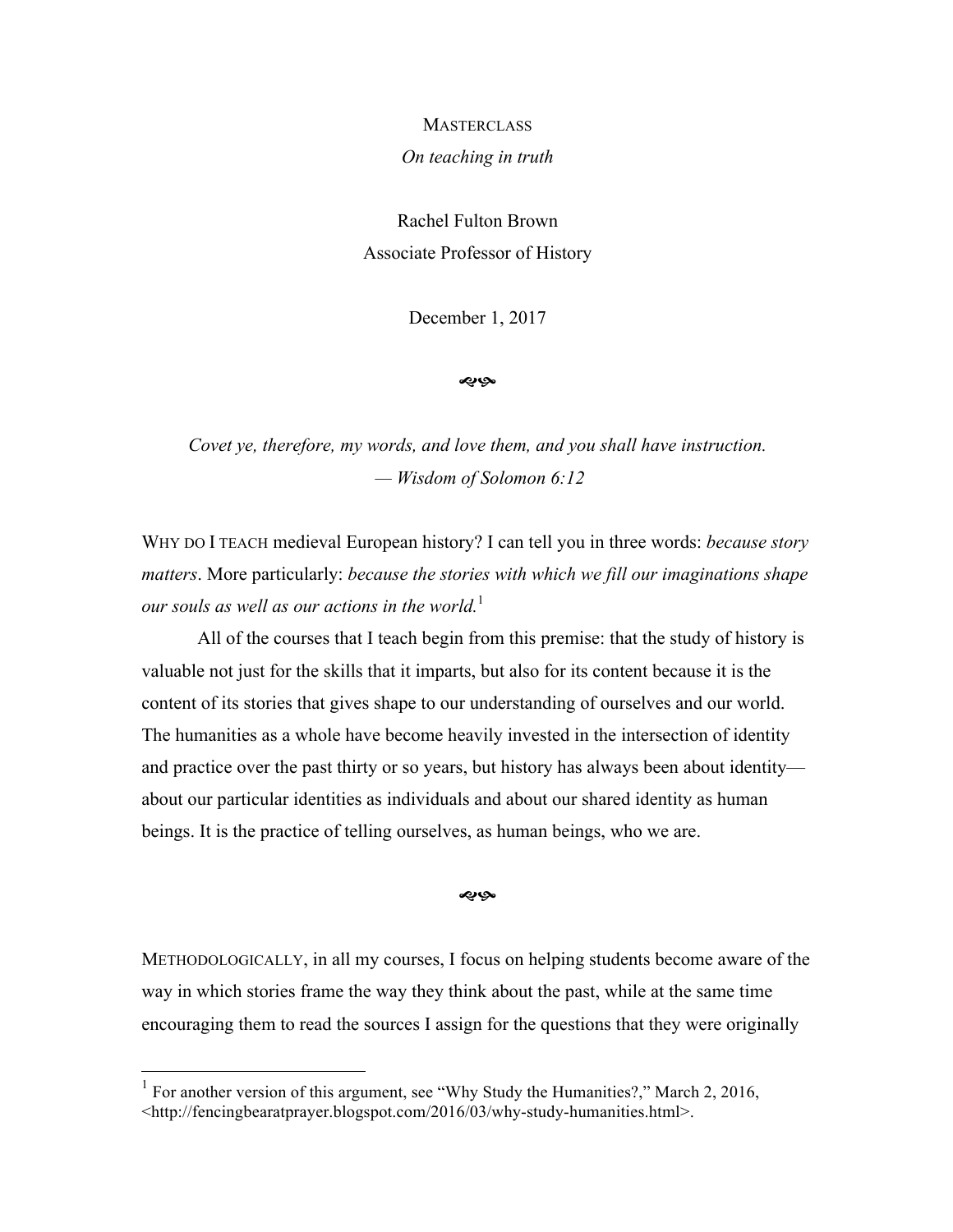intended to answer; that is, to look for the frames within which they were originally written.

In my two-quarter section of our core sequence "History of European Civilization," this exercise takes the form of particular questions that I have the students ask about each text that we read: What does the author tell us (explicitly or implicitly) about why he or she was writing? Why was the author's subject so important that he or she considered it worth writing about? What does the author's interest in the subject tell us about the historical circumstances in which he or she was writing?

In my undergraduate and graduate courses in medieval history and the history of Christianity, my methodology is the same, if less explicit: to think ourselves inside the frame(s) from within which our sources were written so as to attempt to understand why their authors made the arguments that they did in the way that they did and thereby become aware of the limitations of our own frames. (Hans-Georg Gadamer would say, of our horizon of expectations.)

Such an exercise is necessarily always contingent and provisional, subject to revision as we read further into the sources, become aware of new elements in the story, and encounter assumptions for which we have no interpretive frame. My Doktormutter Caroline Walker Bynum coined the phrase "history in the comic mode" to describe this process. As Bruce Holsinger and I explained in the Afterword to the festschrift that we co-edited in her honor,

History in the comic mode challenges us as scholars (and storytellers) to recognize not only our endings, that is, our answers—carefully articulated on the basis of a proper weighting of the evidence in context, balanced against all the slippages and silences of the sources themselves—as constructions, but also our beginnings; the punch line is only funny, the answer is only satisfying, if we accept the premise of the joke....

As with all comedy, such an openness [to our own contingency] involves risks—we cannot be sure of our audience's response any more than we can of our answers—and yet, we would insist, to refuse to take these risks out of otherwise commendable concerns for objectivity or methodological applicability, never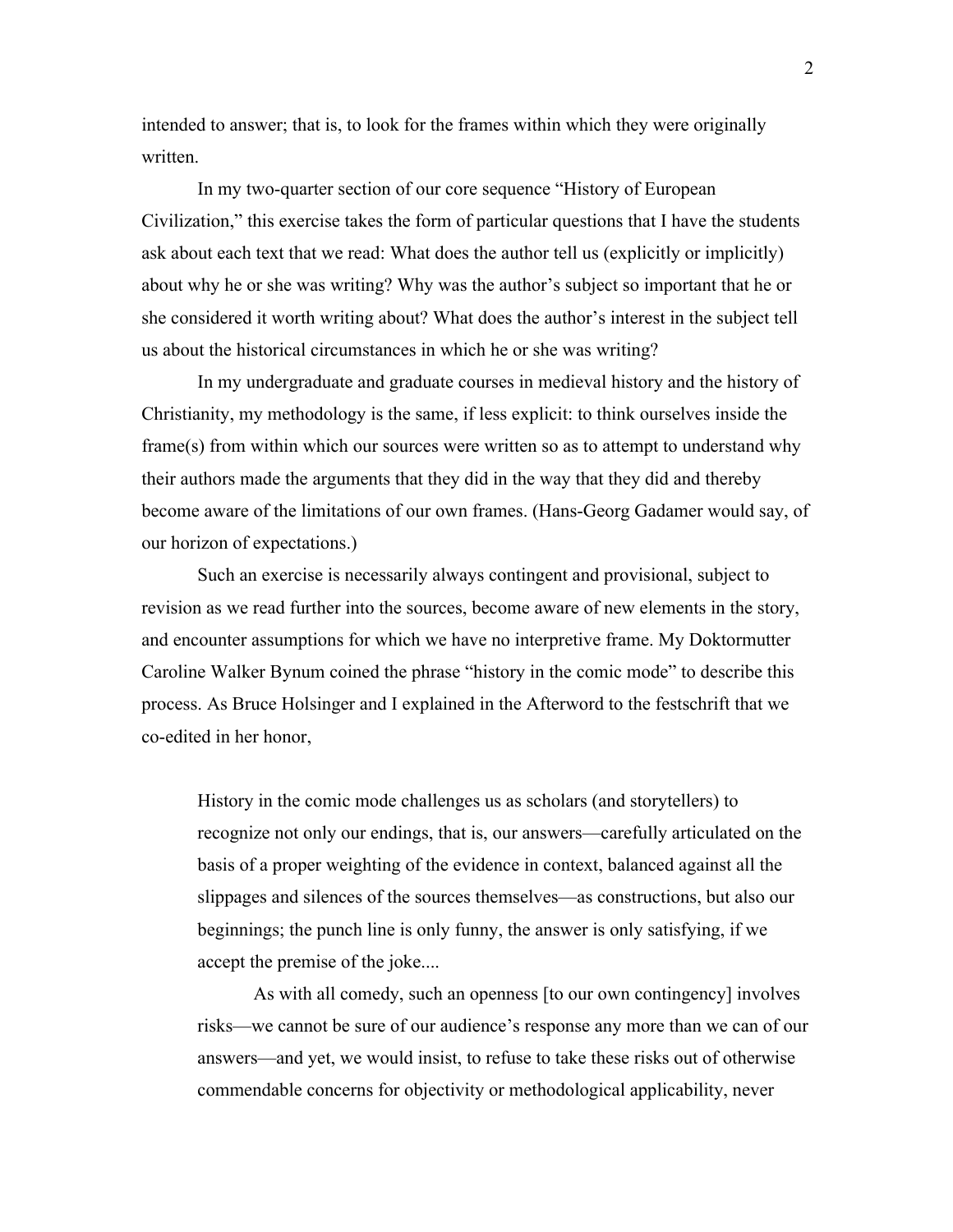mind contemporary political urgency, is less a mark of serious scholarly rigor than it is a tragic refusal to join in the fun.<sup>2</sup>

I want my students to join in the fun, even as it challenges them to take risks, even as it threatens to overturn everything they have previously learned about the past—or about themselves.

∕ହ ଓ

LAST YEAR our Dean of Students John Ellison told our incoming freshman at Chicago not to expect "intellectual safe spaces" on our campus or "trigger warnings" in their syllabi. Rather, he told them: "You will find that we expect members of our community to be engaged in rigorous debate, discussion, and even disagreement. At times this may challenge you and even cause discomfort." Many of my Chicago colleagues took issue with Dean Ellison's assertion, insisting that "to start a conversation by declaring that such requests are not worth making is an affront to the basic principles of liberal education and participatory democracy." Rather, they insisted, the classroom should be a place of mutual respect committed to learning from "a wealth of histories and experiences—*to more discussion, not less; to openness, not closure.*"<sup>3</sup>

At odds, as I see it, are two radically different conceptualizations of what it means to make a classroom "safe." Should the university classroom be a place in which students are free of discomfort? Or should it be a place in which students are encouraged to take risks? Should it be a home—or a school? The answer depends on which frame we use.

If the classroom is a home, then our students are children and we, their teachers, are in the position of parents. It is our job to protect them from each other (siblings that they are) and from the threats that may come at them from the outside world, including the materials that we assign them to study.

 <sup>2</sup> "Afterword," in *History in the Comic Mode: Medieval Communities and the Matter of Person*,

ed. Rachel Fulton and Bruce Holsinger (New York: Columbia University Press, 2007), 282-83.

<sup>3</sup> I talk more about Dean Ellison's letter and my colleagues' response in "Safe Spaces vs. Sacred Spaces," September 29, 2016,

<sup>&</sup>lt;http://fencingbearatprayer.blogspot.com/2016/09/safe-spaces-vs-sacred-spaces.html>.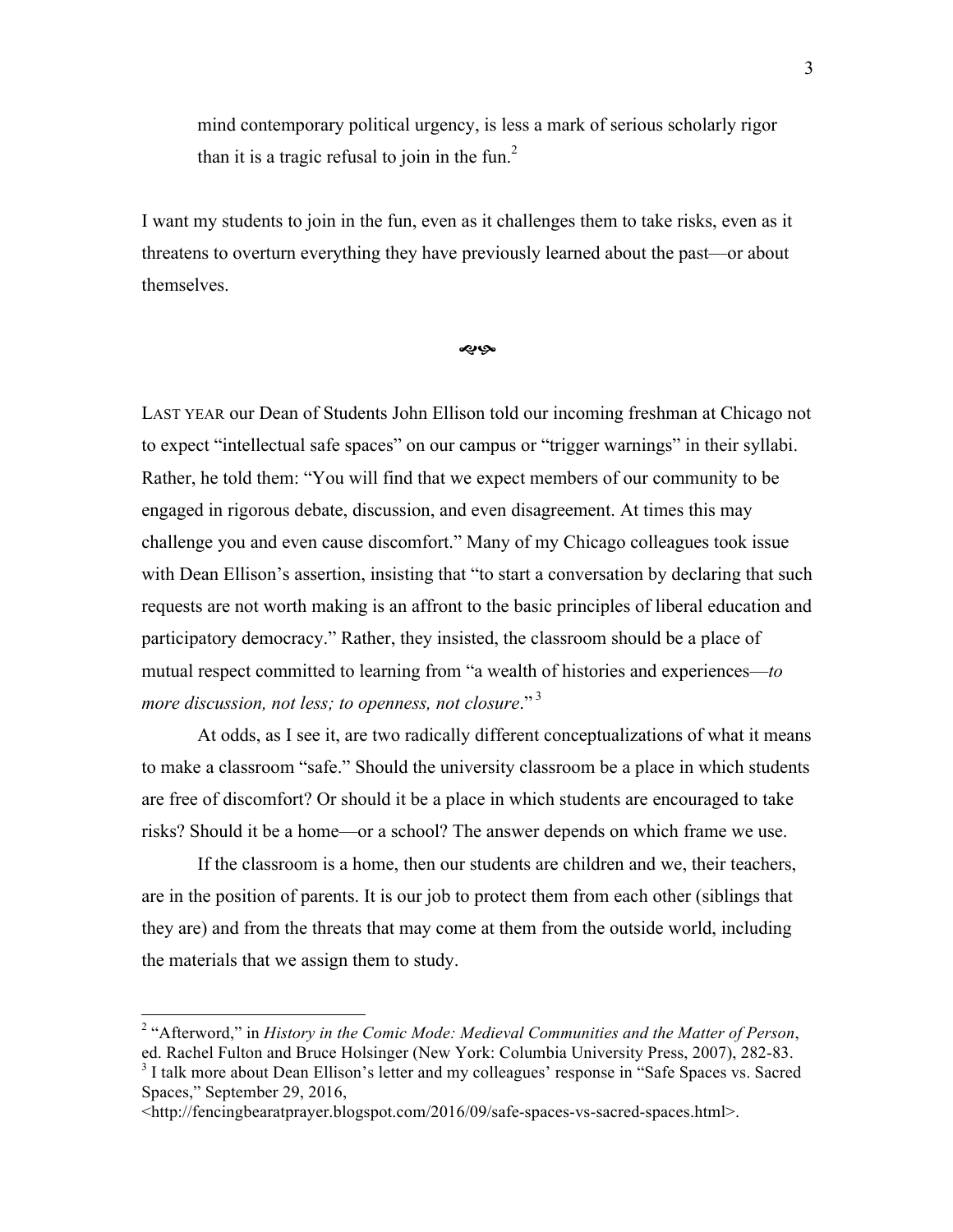But if the classroom is a school, our responsibilities to our students are somewhat different. Here the model is less that of a family, and more that of a training ground, an artificial space in which one is tested in order to develop certain skills. Insofar as this ground is removed from the consequences that actions have in what for lack of a better phrase we in academia call the "real" world, it is safe. We do not, as teachers, *want* our students to fail. And yet, if we do not give them the opportunity to fail, how will they learn?

This is the way in which I conceptualize the classroom: not so much as a "safe" space, as a sacred one—as a space, that is, for training the soul. The idea comes from the Rule of St. Benedict, where the monastery is described as a school (*scola*) for training souls in the service of the Lord. It is bounded—monasteries were typically walled—and, therefore, safe (relatively speaking) from exterior attack; but within the monastery, the monks confront all sorts of demons, most particularly, their own weaknesses and sins.

Likewise, the university classroom is bounded—having admitted our students to our program, we want them to succeed—but inside filled with risks, above all, the risk of saying something that others in the room find ignorant, objectionable, or absurd. Here another metaphor comes into play, that of the joust, where highly trained athletes pit themselves against each other in combat. It is a testing ground on which the combatants have agreed not to seek each other's death, but rather only to exercise their skills.

Both metaphors—that of the monastery as a place for training in virtue and that of the tournament ground as a place of friendly competition—helped shape the institution of the university as it developed in medieval Europe, with additional input from the idea of the guild as an association of masters and apprentices to be trained in a particular craft. Are we as scholars monks or knights? Craftspeople or clergy? All—or none of the above?

My Chicago colleagues who objected to Dean Ellison's letter seem to be suggesting that we are above all citizens, our primary purpose being to train our students to engage in our "participatory democracy." As in my research, I tend to take a more experiential perspective, seeing our role as academics as closer to that of artists than of statesmen, of storytellers than of entrepreneurs, even as we participate the political and economic life of our society. This stance reflects, of course, my role as an historian, but it also affects the way in which I teach.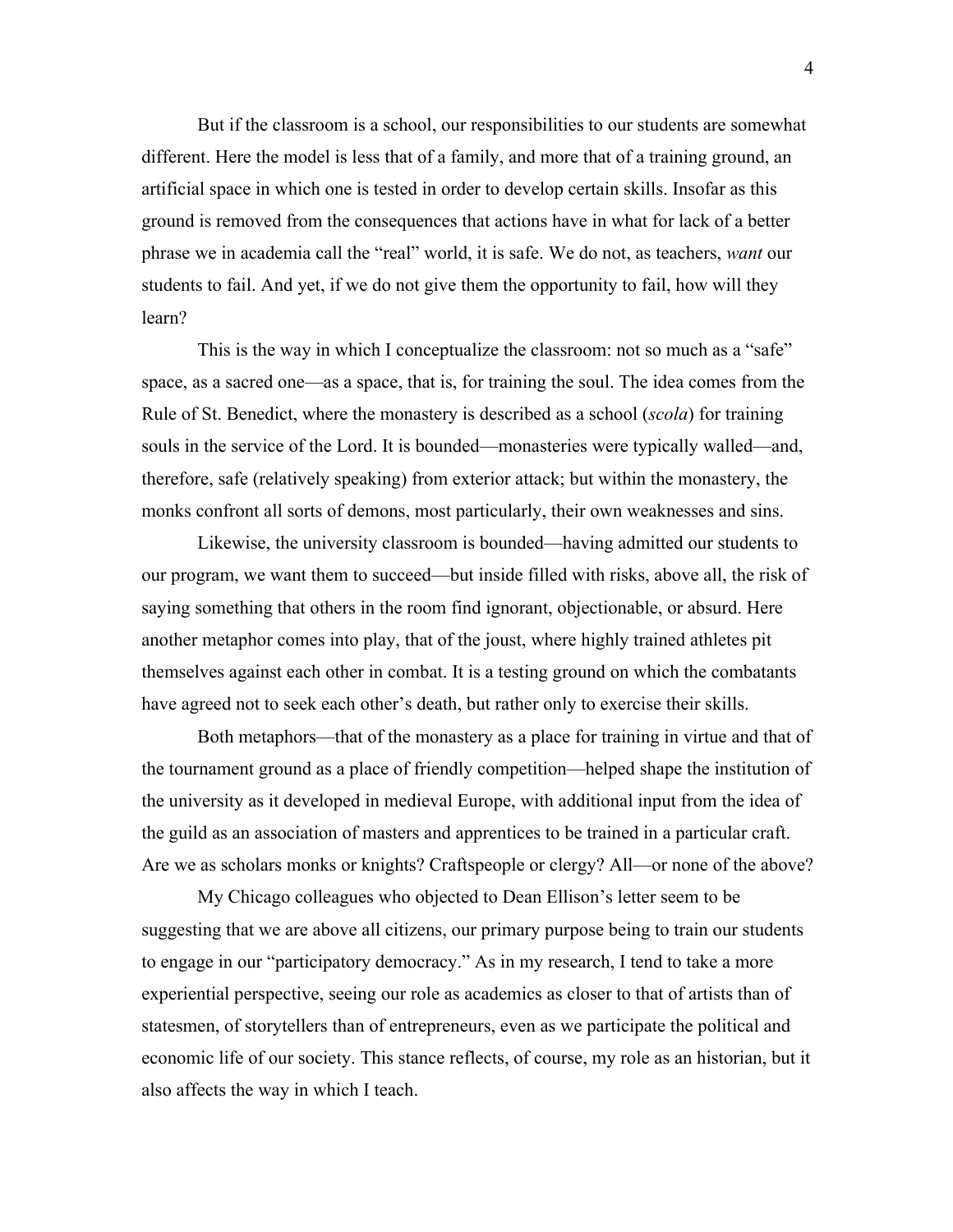æĢ.

BY FAR my most popular course is my undergraduate-only "Tolkien: Medieval and Modern." I first taught this course in Spring 2005 with Lucy Pick (Divinity School) and have taught it in Spring 2008, 2011, 2014, and 2017 by myself. The course is cross-listed in Fundamentals and in Religious Studies as well as in History; I typically get between fifty and a hundred students each session.

The students are required to have read *The Lord of the Rings* before the course starts, and I give them a quiz on the first day to make sure that they have. But the purpose of the course is not to quiz them on the details of Tolkien's imaginative construction. Rather, it is intended to introduce the students to the frames within which Tolkien wrote—his use of language, history, philology, geography, music, and dreams; his idea of the Elf-friend as a mediator between Legend and History—and to invite them to enter into those frames and participate in the work of sub-creation to which, in Tolkien's own words, we as human beings are called.

Tolkien was a devout Catholic. His purpose, as we learn from his letter to his prospective editor Milton Waldman, was to create a mythology ("a body of more or less connected legend") for England.<sup>4</sup> A pre-Christian mythology, to be sure: the mythology that the Anglo-Saxon pagans might have had. And yet, as he explained in a letter to the Jesuit Robert Murray, "*The Lord of the Rings* is of course a fundamentally religious and Catholic work; unconsciously so at first, but consciously in the revision."5 Why is *The Lord of the Rings* so wonderfully re-readable, even as *The Silmarillion* is not? Because, or so I argue in the course, they are not just stories, they are scripture. They work on their readers in much the same way as scripture, encouraging the practice of *lectio divina*, requiring us to read not as modern readers might approach a novel, but as medieval readers approached their sacred texts.

Meaning: actively, expecting to be transformed by what we read, perhaps even inspired to act. One of the themes of our discussion in the course is the problem of choice

 <sup>4</sup> J.R.R. Tolkien, *Letters*, ed. Humphrey Carpenter (Boston: Houghton Mifflin, 1981), no. 131.

<sup>5</sup> *Letters*, ed. Carpenter, no. 142.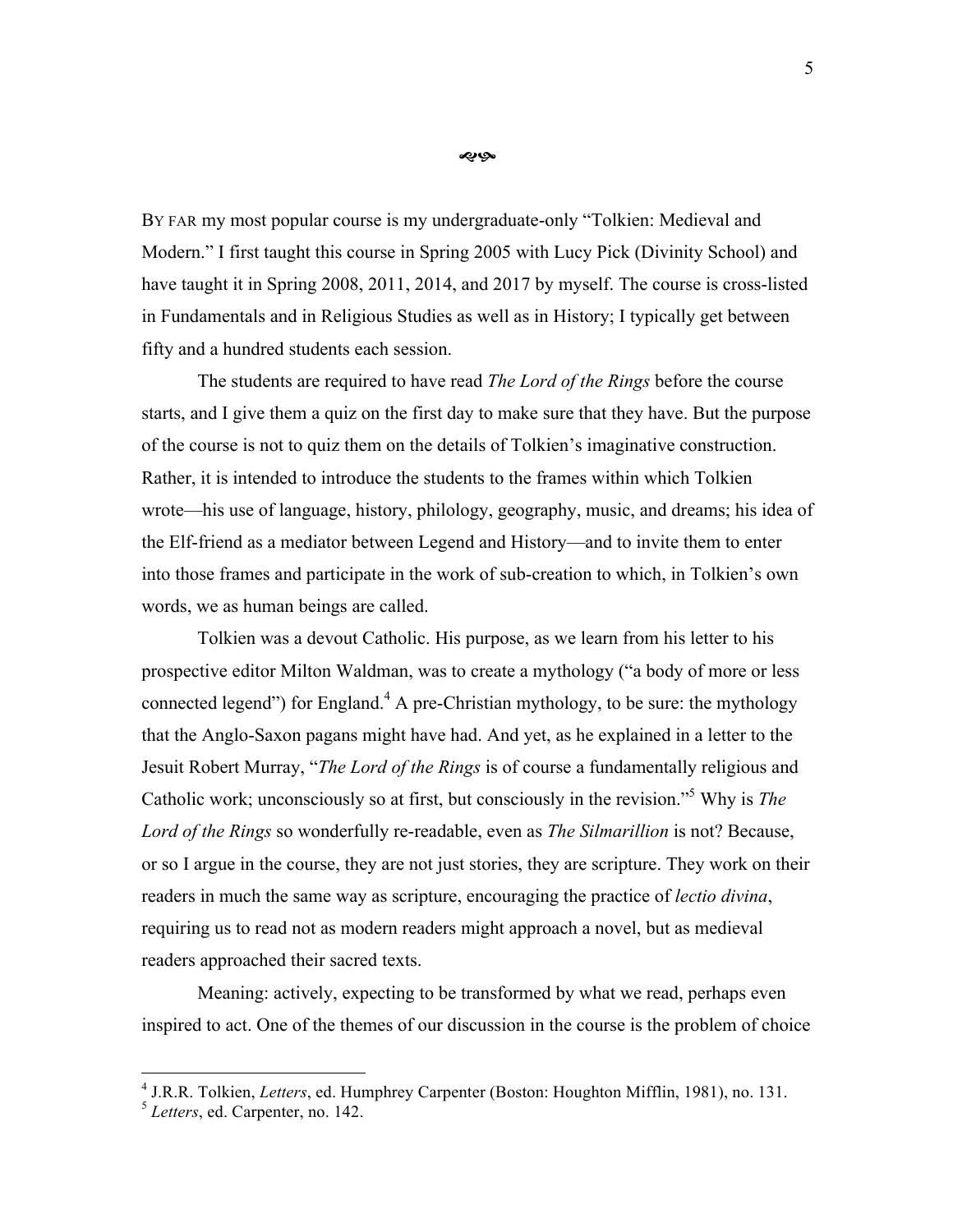and free will: Was Frodo able to choose to claim the Ring? But just as important is the way in which Tolkien shows his characters' choices as caught up in the activity of making—and of their relationship to the things that they have made. We contrast Aulë's willingness to destroy his sub-creations, the dwarves, with Fëanor's attachment to his, the Silmarils. And then, as the culmination of our study of Tolkien, we risk making something ourselves.

The students have two major assignments, in addition to reading and participating in our discussions in class. The first is a blog, where they are asked to post a number of reflections over the course of the quarter on the discussions we have been having in class.<sup>6</sup> I have used blogs like this for two other courses and found them to be very successful at encouraging the students to write well, partly, I think, because with a blog they have a clear audience.<sup>7</sup> But also because a blog, being public, gives them a sense of being real writers, not just completing an assignment. In this sense, they are participating in the public, scholarly conversation as sub-creators, as commentators on the texts, and indeed the blog for Tolkien has been acknowledged by colleagues in the field as a signification contribution to our study of Tolkien.

The second assignment is a little more complicated. The students have a choice of options: either to write a scholarly paper modeled on Tolkien's own scholarly work (e.g. "On Fairy Stories," "Beowulf: The Monsters and the Critics"), or to create something themselves. Tolkien himself issued the invitation in his letter to Milton Waldman, hoping to convince Waldman to publish his legendarium in full (Waldman declined):

Do not laugh! But once upon a time (my crest has long since fallen) I had a mind to make a body of more or less connected legend...which I could dedicate simply to England; to my country.... I would draw some of the great tales in fullness, and leave many only placed in the scheme, and sketched. The cycles should be linked

<sup>&</sup>lt;sup>6</sup> "Tolkien: Medieval and Modern," Spring 2011, Spring 2014, and Spring 2017, <http://tolkienmedievalandmodern.blogpost.com>.

<sup>7</sup> "Mary and Mariology," Spring 2012, Autumn 2015, <http://maryandmariology.blogspot.com>; "Animals in the Middle Ages," Autumn 2010, Spring 2015,

<sup>&</sup>lt;http://animalsinthemiddleages.blogspot.com>.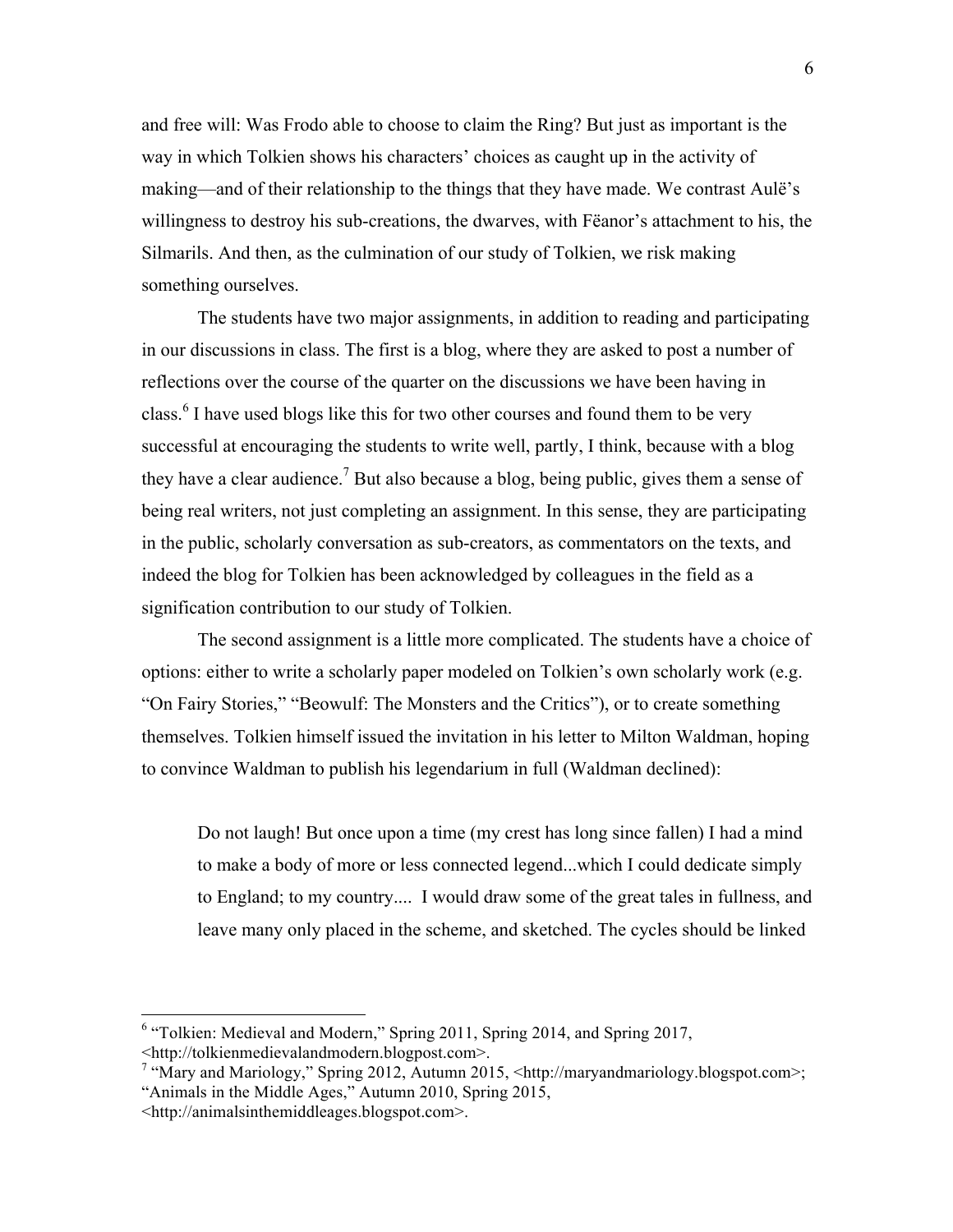to a majestic whole, and yet leave scope for other minds and hands, wielding paint and music and drama. Absurd.<sup>8</sup>

I invite the students to consider everything: stories, poems, songs, maps, comic strips, pictures, clothing, food. Some of the most ambitious projects that I have received over the years have included a hobbit morality play, complete with hobbit cast portraying the story of the Lamps; a Númenórean rock opera performed on the eve of their sailing West; and a series of hobbit poems about monsters complete with plush toys. The students are required to write an essay explaining how their works participate in the "depth" of Tolkien's own sub-creation; the essays themselves are typically as rich (if not richer) than the works for the insight that they reveal about their makers' own creative process.

In the end, as I hope the students realize, this is not just a course on reading Tolkien or imagining our way into his world, but an exercise in converting ourselves to a new way of seeing our own world. There is, I argue in our discussions, something fundamentally sacramental in the way in which Tolkien understands the relationship between material and Art. I want the students to see themselves not just as artists or authors but as participants in the sacrament of making, to recognize themselves, as Sam does on the stairs of Cirith Ungol, as being in the same story in which the light of the Trees has been captured in the Lady's glass. This is what I think the title of the course means: finding ourselves still in the same story, neither medieval nor modern, but part of the whole, the glory of creation revealed through the sacrament of sub-creation. In Tolkien's own words: "We make still by the law in which we are made."<sup>9</sup>

## <a ©

OVER THE YEARS since 1994 that I have been teaching at Chicago, I have designed some twenty-nine different courses, in addition to teaching in the core sequences for "History of Western Civilization" (1994-2002) and "History of European Civilization" (2002-

 <sup>8</sup> *Letters*, ed. Carpenter, no. 131.

<sup>9</sup> Tolkien, "Mythopoeia" (1931), stanza 5, in *Tree and Leaf*, ed. Christopher Tolkien, 2nd edition (Boston: Houghton Mifflin, 1988).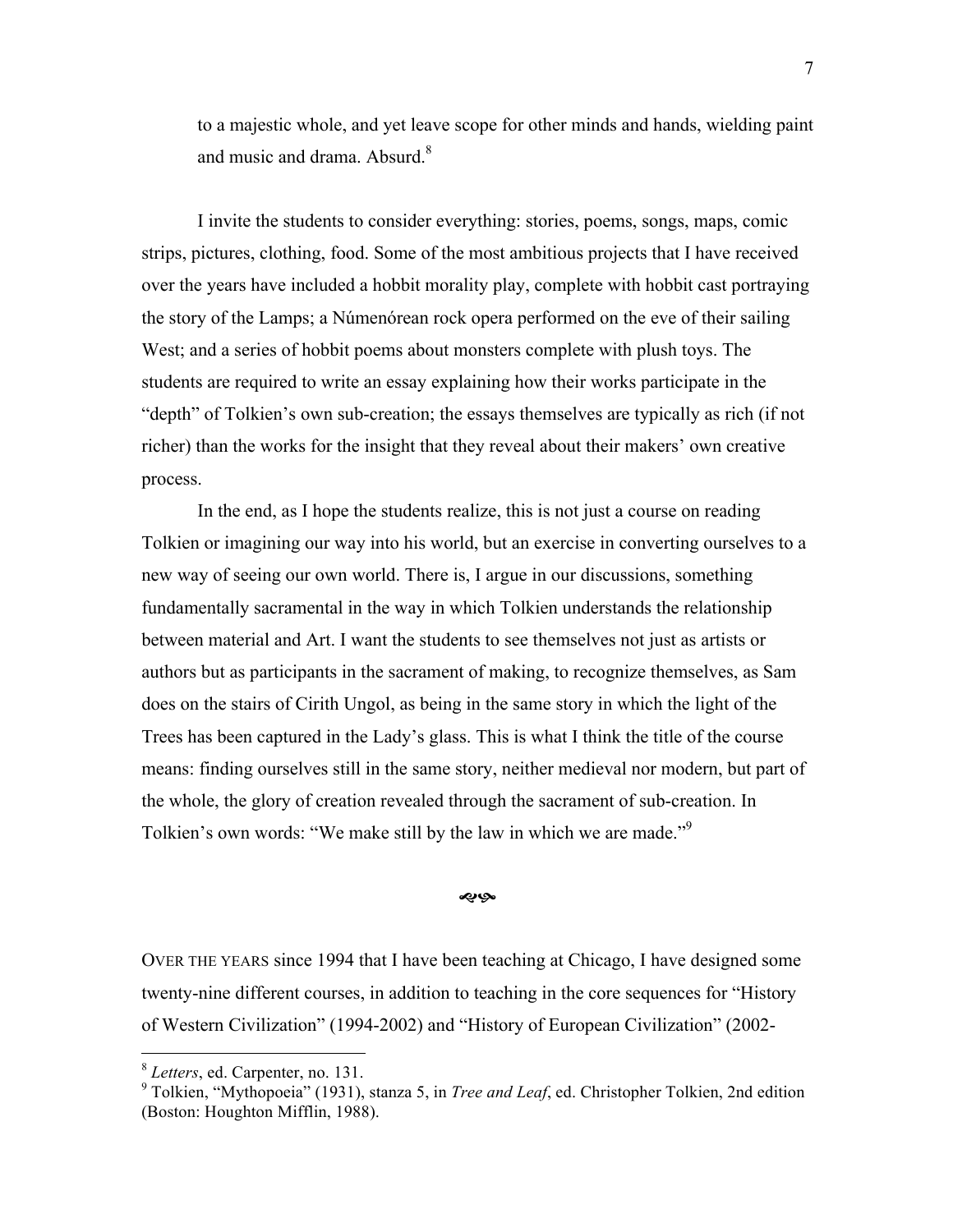present). During this time, I have advised forty B.A. essays for students in History, Medieval Studies, Religious Studies, and Theater and Performance Studies. I have advised twenty-six M.A. essays for students in History, MAPSS, and MAPH. And I have served on twenty-seven Ph.D. dissertation committees for students in History, History of Christianity (Divinity School), Music, Romance Languages and Literatures, Anthropology, Near Eastern Languages and Civilizations, and Jewish Studies. I have also served on Ph.D. dissertation committees for students at New York University and the University of Notre Dame. I regularly work with graduate students as interns for my twoquarter section of "History of European Civilization" and as Teaching Assistants in my larger undergraduate courses ("Tolkien," "War," "Mary," and "Knights and Samurai"). I have been a regular participant in the Medieval Studies Workshop for over twenty years.

I have posted syllabi for all my courses as well as lists of the students whom I have advised at Chicago on my homepage, where I have also given links to the PDFs of my articles archived at Academia.edu and a list of all my book reviews.<sup>10</sup> I consider these postings an important part of my public role as a professor, and colleagues have thanked me regularly for making my syllabi available online. Since being awarded tenure in 2002, I have been recognized for my teaching at Chicago with the Provost's Teaching Award (2006) and the Llewellyn John and Harriet Manchester Quantrell Award for Excellence in Undergraduate Teaching (2007). I have continued to design new courses, with one or two every year.

In my undergraduate courses, my primary goal is to introduce students to the sources that we have for studying the past, including images as well as texts, material culture as well as physical practices. I have taught survey courses on "Europe in the Early Middle Ages" and "Europe in the High Middle Ages," but the majority of my courses are more thematic, focusing on particular aspects of medieval European culture from animals to education to monasticism to war. I have co-taught a comparative course on "Knights and Samurai" with my departmental colleague Susan Burns, and I have developed a junior colloquium for our majors in History on "Writing Historical Fiction." My graduate courses tend to focus more on issues in the history of Christianity, more particularly exegesis, devotion, theology, and liturgy. I design these courses to introduce students

 $10$  Rachel Fulton Brown <http://home.uchicago.edu/~rfulton>.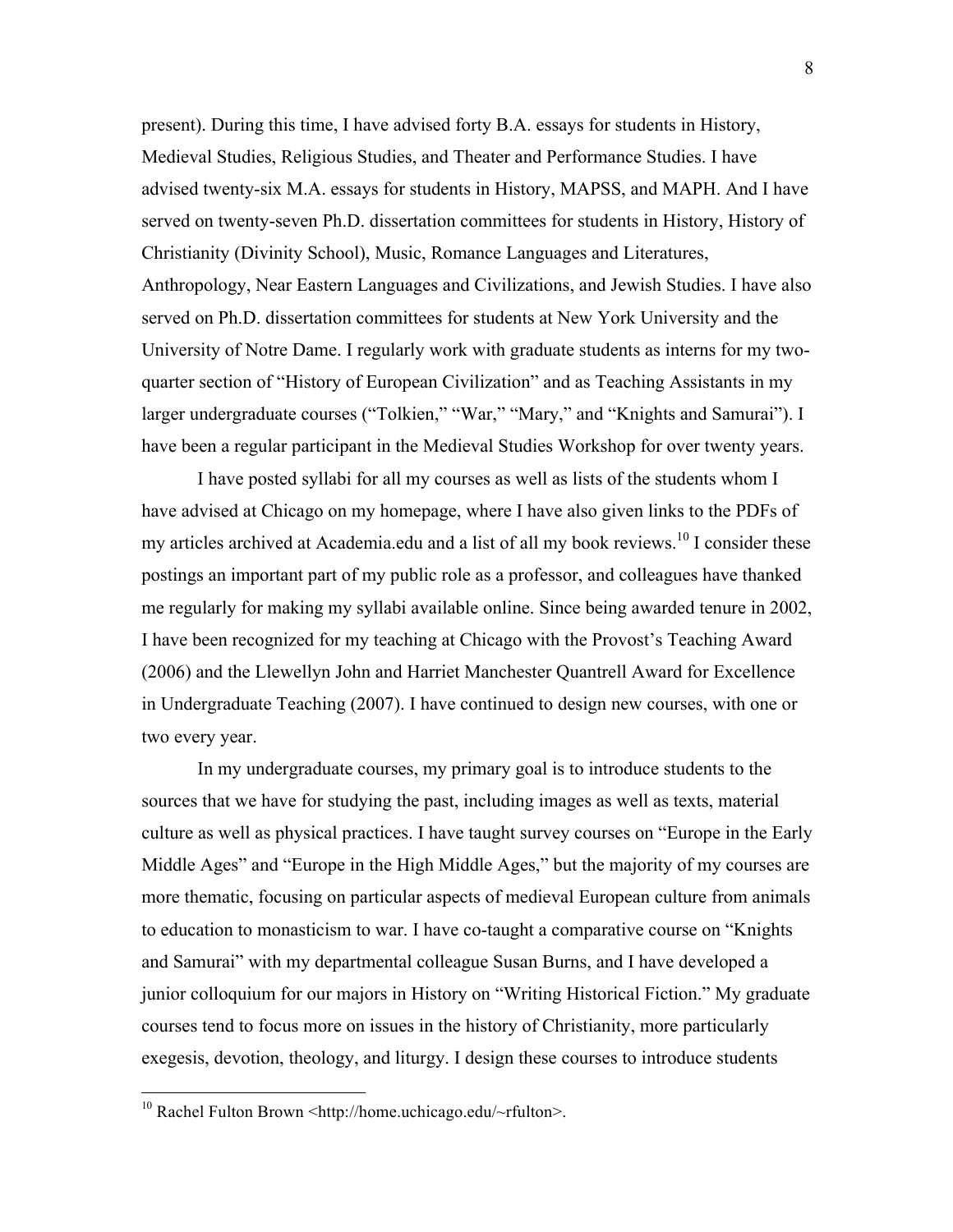both to the sources and to the scholarship as well as to give them practice in developing research topics.

All my courses, whether undergraduate or graduate, contain significant writing assignments, whether research papers proper or more imaginative exercises such as creating an exercise in grammar ("The Arts of Language in the Middle Ages: The Trivium") or constructing an imaginative—but properly researched and documented account of the adventures of a medieval warrior or knight ("War in the Middle Ages"). My upper-level courses typically have weekly assignments designed to take students through the various steps in discovering a research question, building a bibliography, critiquing the historiography, and finding an argument, so as to bring them to the point of being able to write imaginatively as well as critically about the past. This Autumn, for example, the exercises in my colloquium on "Cities and Towns in the Middle Ages" included choosing a town on which to concentrate, finding maps of the town, compiling a bibliography on the history of the town, describing the government of the town, describing a day in the life of an inhabitant of the town, making a list of the primary guilds and crafts in the town, describing a procession through the streets of the town, writing a sermon that a preacher might give in the town, and writing a description of the town as seen by a medieval traveler, all with the aim of writing a substantive research paper at the end.

Such exercises have a number of benefits, not the least of which is teaching students how to break down the process of writing a paper into manageable chunks—and thus hopefully avoid writer's block.<sup>11</sup> Perhaps the most significant, however, at least to my mind, is the way in which they encourage the students to "put on" the mask of the thoughts and practices we are seeking to understand, whether the effects of training the intellect through the liberal arts of grammar, dialectic, and rhetoric, or the experience of praying to the Virgin through her Hours. Just as in the Middle Ages Christians trained themselves in virtue by imitating the Virgin and Christ, so I have found in my teaching as well as in my academic writing, there is no better way to "rethink the thoughts" of our historical subjects than imitation or paraphrase of their behaviors and texts. This is the

 $11$  See "Tips for Dealing with Writer's Block: For Teachers and Students" <http://home.uchicago.edu/~rfulton/Tips.htm>.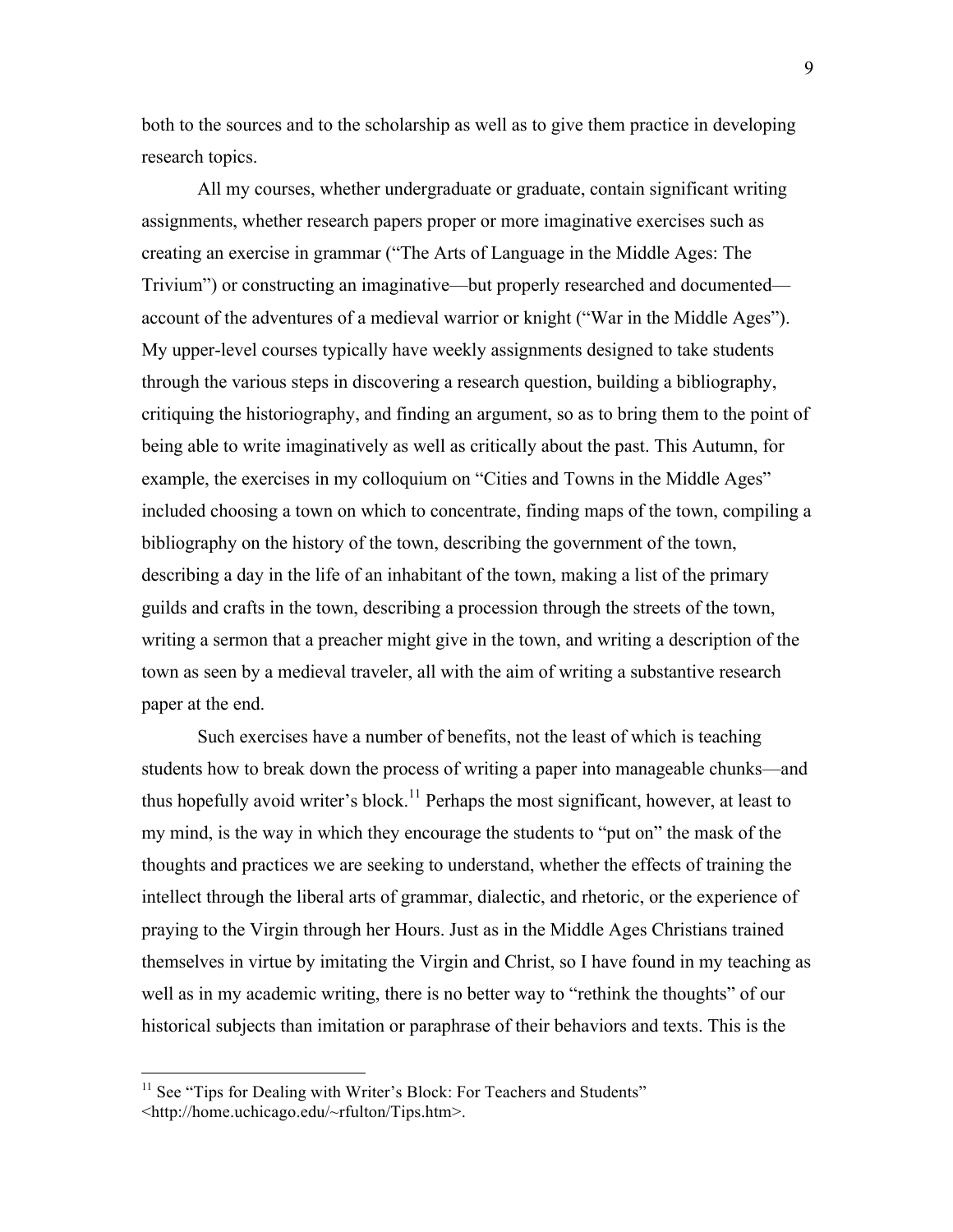spirit in which I first took up fencing—so as to train myself in an analogue of the kind of combat on which medieval monks and nuns modeled their own spiritual exercises—and this is the spirit—of experiment, danger, and fun—which I encourage my students to adopt in confronting both their writing and their engagement with the past.

موبولا

"I WONDER what sort of a tale we've fallen into?" [said Sam].

`

"I wonder," said Frodo. "But I don't know. And that's the way of a real tale. Take any one that you're fond of. You may know, or guess, what kind of tale it is, happy-ending or sad-ending, but the people in it don't know. And you don't want them to  $"^{12}$ 

I have been thinking a lot this past year about the way stories work, the way we take on roles in the events around us, assume the masks that we do. I know what kind of tale I would like to be in.<sup>13</sup> A romance. Or a detective story. Ideally, a detective story with a romance: love, and finding things out. The excitement of discovery—with someone else. Justice for the wronged, and a feeling of connection with my partner in puzzle-solving. I particularly love stories in which there are layers and layers of symbolism. Like the stories in the Bible, properly understood, the way medieval Christian exegetes read them. As clues to a mystery, never fully resolved. "Now I see! It all makes so much sense!" I love when it seems like stories *mean* something. But what is meaning?

As Tolkien (and before him Augustine of Hippo) would have it: finding ourselves in the story, like Frodo and Sam. "Why, to think of it," Sam realizes, recounting the history of the Silmarils from Beren to Eärendil, the light of which living gemstone Frodo is carrying in the star-glass given to him by the Lady Galadriel, "we're in the same tale still!" For Tolkien, as for myself, there is only one story in which we would most like to

<sup>&</sup>lt;sup>12</sup> Tolkien, *The Lord of the Rings* (Boston: Houghton Mifflin, 1994), 696-97.

 $13$  In what follows I am drawing from "Self-Authoring Meta-Tale," June 16, 2017,

<sup>&</sup>lt;http://fencingbearatprayer.blogspot.com/2017/06/self-authoring-meta-tale.html>.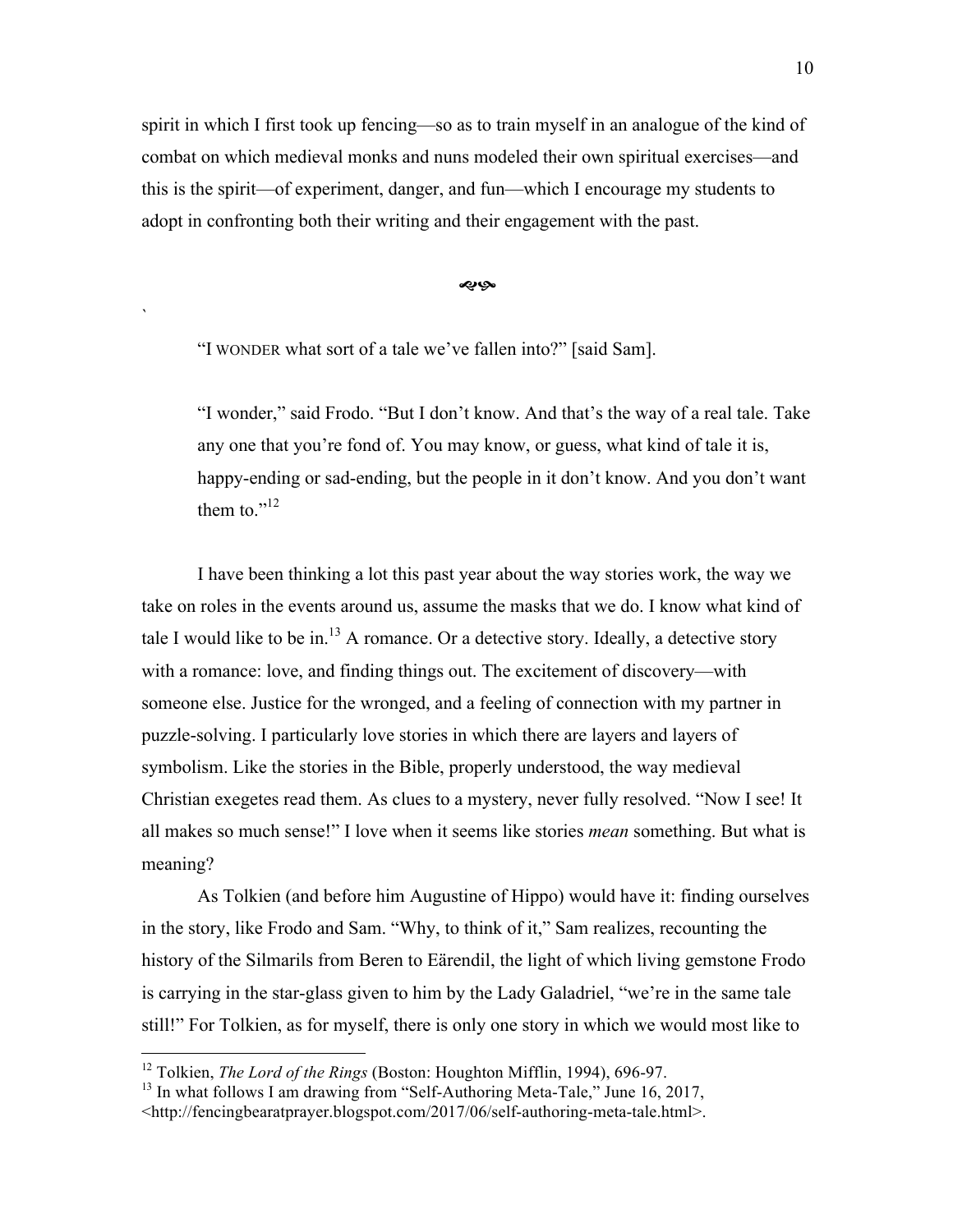find ourselves, the story of the eucatastrophe according to which the Artist entered into his own creation; the story in which "Art has been verified.... Legend and History have met and fused."14 How do we recognize what is most sacred to us? Arguably, by realizing the story we would most like to be true.

Stories, as Tolkien's fellow mythographer Terry Pratchett liked to say, don't care who tells them; they just want to be told: "All that matters is that the story gets told, that the story repeats. Or, if you prefer to think of it like this: stories are a parasitical life form, warping lives in the service only of the story itself."<sup>15</sup> Psychologist Jordan Peterson has a more sanguine take:

We use stories to regulate our emotions and govern our behavior. They provide the present we inhabit with a determinate point of reference—the desired future. The optimal "desired future" is not a state however, but a process: the (intrinsically compelling) process of mediating between order and chaos; the process of the incarnation of the *Logos*—the Word—which is the world-creating principle. $16$ 

For my own part, Peterson's definition of stories as maps of meaning comes as close as any definition I have read to the way in which I understand the importance of faith—and, therefore, of history. Human beings define ourselves by the stories that we inhabit, the heroes we see ourselves through, and the meaning that we experience in living according to their model. It matters enormously which models we choose, not only for the way in which we judge ourselves, whether we are living up to their pattern, but also for the way in which we act in the world. Within the Christian tradition, as Peterson has shown, the hero is above all the one who is willing to speak the truth and to accept what comes. He—or she—is willing to suffer the consequences of speaking out for the sake of the truth because it is only through speaking—and living—in truth that we can achieve justice—or wisdom.

<sup>&</sup>lt;sup>14</sup> Tolkien, "On Fairy Stories" (1947), in *The Tolkien Reader* (New York: Del Rey), 89.

<sup>15</sup> Terry Pratchett, *Witches Abroad* (London: Corgi, 1992), 9.

<sup>&</sup>lt;sup>16</sup> Jordan Peterson, *Maps of Meaning: The Architecture of Belief* (New York: Routledge, 1999), 185-86.